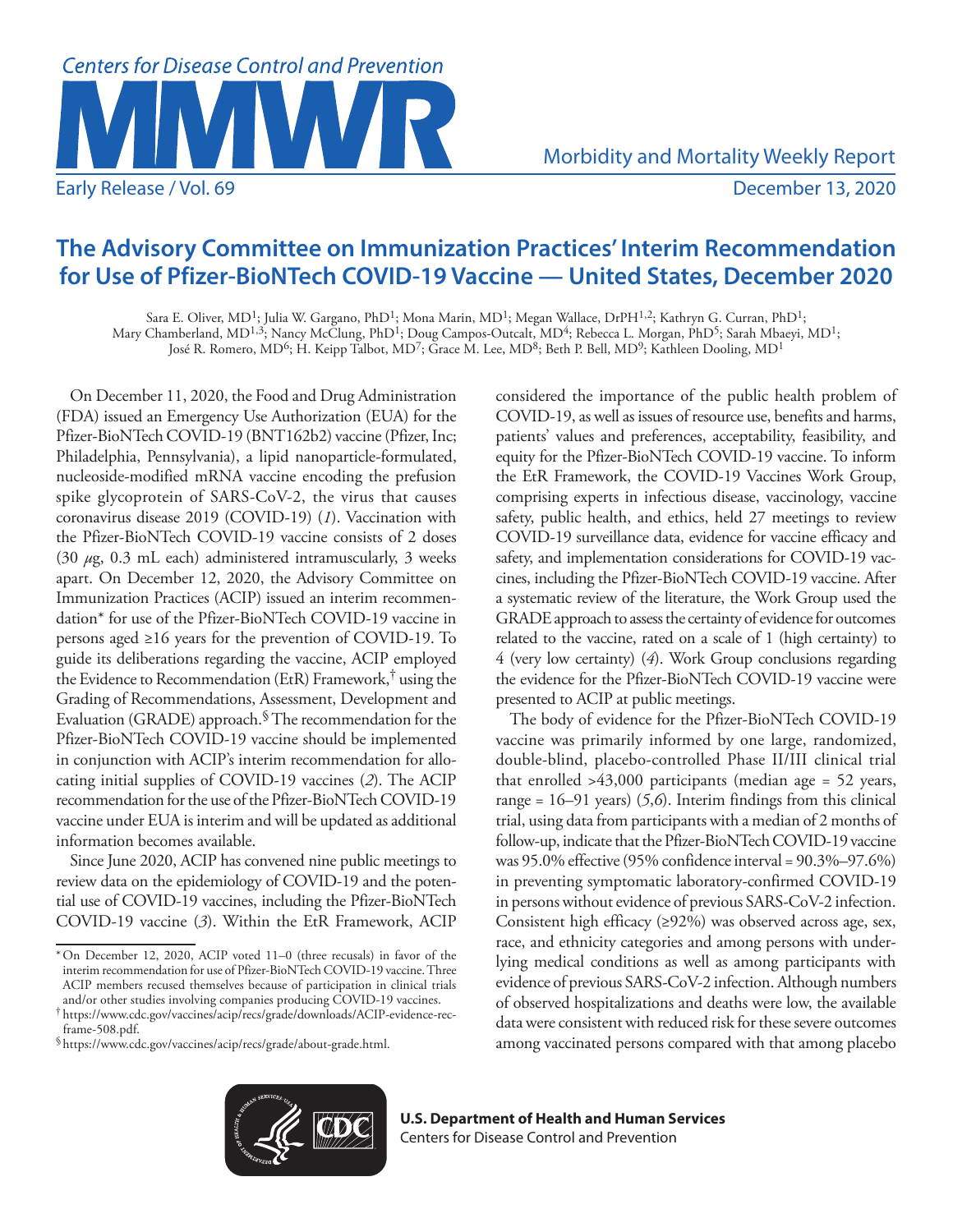conditions, or previous SARS-CoV-2 infection. A detailed recipients. Among vaccine recipients, reactogenicity symptoms, defined as solicited local injection site or systemic reactions during the 7 days after vaccination, were frequent and mostly mild to moderate. Systemic adverse reactions were more commonly reported after the second dose than after the first dose and were generally more frequent and severe in persons aged 18–55 years than in those aged >55 years. Systemic adverse reactions had a median onset of 1–2 days after vaccine receipt and resolved in a median of 1 day. Severe local and systemic adverse reactions (grade ≥3, defined as interfering with daily activity) occurred more commonly in vaccine recipients than in placebo recipients. Among vaccine recipients, 8.8% reported any grade ≥3 reaction; the most common symptoms were fatigue (4.2%), headache (2.4%), muscle pain (1.8%), chills (1.7%), and injection site pain (1.4%). Generally, grade ≥3 reactions were more commonly reported after the second dose than after the first dose and were less prevalent in older than in younger participants. Serious adverse events¶ were observed in a similar proportion of vaccine (0.6%) and placebo (0.5%) recipients and encompassed medical events occurring at a frequency similar to that within the general population (*6*). No specific safety concerns were identified in subgroup analyses by age, race, ethnicity, underlying medical summary of safety data, including information on reactogenicity, is available at [https://www.cdc.gov/vaccines/covid-19/info-by](https://www.cdc.gov/vaccines/covid-19/info-by-manufacturer/pfizer/reactogenicity.html)[manufacturer/pfizer/reactogenicity.html.](https://www.cdc.gov/vaccines/covid-19/info-by-manufacturer/pfizer/reactogenicity.html)

From the GRADE evidence assessment, the level of certainty for the benefits of the Pfizer-BioNTech COVID-19 vaccine was type 1 (high certainty) for the prevention of symptomatic COVID-19. Evidence was type 3 (low certainty) for the estimate of prevention of COVID-19–associated hospitalization and type 4 (very low certainty) for the estimate of prevention of death. Data on hospitalizations and deaths are limited at this time, but a vaccine that effectively prevents symptomatic infection is expected to also prevent hospitalizations and deaths. Regarding potential harms after vaccination, evidence was type 2 (moderate certainty) for serious adverse events and type 1 (high certainty) for reactogenicity. No data were available to assess the efficacy for prevention of asymptomatic SARS-CoV-2 infection. Data reviewed within the EtR Framework supported the use of the Pfizer-BioNTech COVID-19 vaccine. ACIP determined that COVID-19 is a major public health problem and that use of the Pfizer-BioNTech COVID-19 vaccine is a reasonable and efficient allocation of resources. Whereas there might be uncertainty in how all populations value the vaccine, it was determined that for most populations, the desirable effects outweigh the undesirable effects. The vaccine is probably acceptable to implementation stakeholders

and feasible to implement in spite of difficult ultracold-chain storage and requirements for handling and administration. These requirements could limit the availability of the Pfizer-BioNTech COVID-19 vaccine to some populations thereby negatively impacting health equity. Therefore, efforts should be made to overcome these challenges and advance health equity. The GRADE evidence profile and EtR supporting evidence are available at [https://www.cdc.gov/vaccines/acip/recs/grade/covid-19-pfizer](https://www.cdc.gov/vaccines/acip/recs/grade/covid-19-pfizer-biontech-vaccine.html)[biontech-vaccine.html](https://www.cdc.gov/vaccines/acip/recs/grade/covid-19-pfizer-biontech-vaccine.html) and [https://www.cdc.gov/vaccines/acip/](https://www.cdc.gov/vaccines/acip/recs/grade/covid-19-pfizer-biontech-etr.html)  [recs/grade/covid-19-pfizer-biontech-etr.html](https://www.cdc.gov/vaccines/acip/recs/grade/covid-19-pfizer-biontech-etr.html).

 the Pfizer-BioNTech COVID-19 vaccine under an EUA and Before vaccination, the EUA Fact Sheet should be provided to recipients and caregivers. Providers should counsel Pfizer-BioNTech COVID-19 vaccine recipients about expected systemic and local reactogenicity. Additional clinical considerations, including details of administration and use in special populations (e.g., persons who are pregnant or immunocompromised or who have severe allergies) are available at [https://www.](https://www.cdc.gov/vaccines/covid-19/info-by-manufacturer/pfizer/clinical-considerations.html)  [cdc.gov/vaccines/covid-19/info-by-manufacturer/pfizer/clinical](https://www.cdc.gov/vaccines/covid-19/info-by-manufacturer/pfizer/clinical-considerations.html)[considerations.html.](https://www.cdc.gov/vaccines/covid-19/info-by-manufacturer/pfizer/clinical-considerations.html) Additional studies of safety and effectiveness are planned after authorization and will be important to inform future ACIP recommendations as well as increase public confidence in the COVID-19 vaccination program. The interim recommendation and clinical considerations are based on use of might change as more evidence becomes available. ACIP will continue to review additional data as they become available; updates to recommendations or clinical considerations will be posted on the ACIP website [\(https://www.cdc.gov/vaccines/](https://www.cdc.gov/vaccines/hcp/acip-recs/vacc-specific/covid-19.html)  [hcp/acip-recs/vacc-specific/covid-19.html\)](https://www.cdc.gov/vaccines/hcp/acip-recs/vacc-specific/covid-19.html).

## **Reporting of Vaccine Adverse Events**

Adverse events that occur in a recipient after receipt of COVID-19 vaccine should be reported to the Vaccine Adverse Events Reporting System (VAERS). FDA requires that vaccination providers report vaccination administration errors, serious adverse events, cases of multisystem inflammatory syndrome, and cases of COVID-19 that result in hospitalization or death after administration of COVID-19 vaccine under EUA. Reporting is encouraged for any clinically significant adverse event, whether or not it is clear that a vaccine caused the adverse event. Information on how to submit a report to VAERS is available at [https://vaers.](https://vaers.hhs.gov/index.html)  [hhs.gov/index.html](https://vaers.hhs.gov/index.html) or 1-800-822-7967. In addition, CDC has developed a new, voluntary smartphone-based tool, v-safe, that uses text messaging and web surveys to provide near real-time health check-ins after patients receive COVID-19 vaccination. The CDC/v-safe call center follows up on reports to v-safe that indicate a medically significant health impact to collect additional information for completion of a VAERS report. Information on v-safe is available at <https://www.cdc.gov/vsafe>.

<sup>¶</sup> Serious adverse events are defined as any untoward medical occurrence that results in death, is life-threatening, requires inpatient hospitalization or prolongation of existing hospitalization, or results in persistent disability/incapacity.